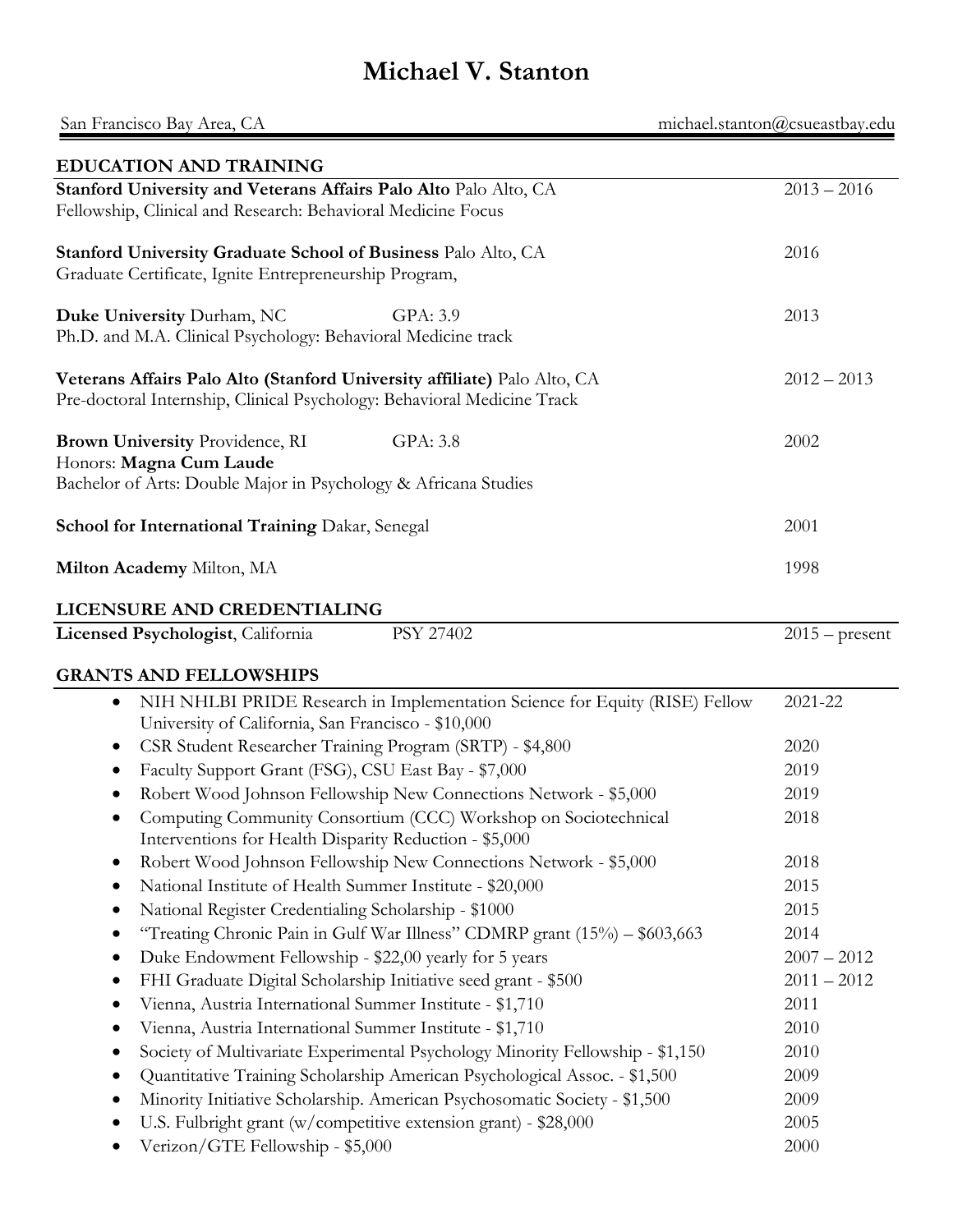UTRA Brown University research grant - \$5,000 1999

#### **HONORS**

| • $3rd$ prize and 2 honor citation posters American Psychosomatic Annual Meeting | 2020       |
|----------------------------------------------------------------------------------|------------|
| • Robert Wood Johnson TECH quality Health 2.0 program                            | 2017       |
| Winner of Social Enterprise Alliance (Bay Area) Pitch Competition<br>$\bullet$   | 2015       |
| • Swami Kuvalyananda Research Scholarship Award                                  | 2015       |
| • Intermediate Level - American Society of Clinical Hypnosis                     | 2013       |
| • Honorable Mention, National Science Foundation Graduate Fellowship             | 2008, 2009 |
| • Honorable Mention, Ford Foundation Diversity Fellowship                        | 2007, 2009 |
|                                                                                  |            |

#### **PUBLICATIONS**

#### **MENTORED STUDENT RESEARCH**

- Moore, M. D., Ali, S., Burnich-Line, D., Gonzales, W., & **Stanton, M. V.** (2020). Stigma, Opioids, and Public Health Messaging: The Need to Disentangle Behavior From Identity. *American Journal of Public Health*, 110(6), 807-810. doi:10.2105/ajph.2020.305628
	- Templeton, E. M., **Stanton, M. V.,** & Zaki, J. (2016). Social norms shift preferences for healthy and unhealthy foods. *PLoS ONE*, 11(11), e0166286.

#### **PUBLICATIONS**

- Cuevas, A. G., **Stanton, M. V.,** Carvalho, K., Eckert, N., Ortiz, K., Assari, S., & Ransome, Y. (2021). Stressful Life Events and Obesity in the United States: The Role of Nativity and Length of Residence. *American Journal of Health Promotion*. https://doi.org/10.1177/08901171211034410
- Breland, J. Y., **Stanton, M. V.** (2021). Anti-Black racism and behavioral medicine: confronting the past to envision the future. *Translational Behavioral Medicine.* https://doi.org/10.1093/tbm/ibab090
- Bayley, P. J., Schulz-Heik, R. J., Cho, R., Mathersul, D., Collery, L., Shankar, K., Ashford, J. W., Jennings, J., Tang, J., Wong, M. S., Avery, T. J., **Stanton, M.V.**, Meyer, H., Friedman, M., Kim, S., Jo, B., Younger, J., Mathews, B., Majmundar, M., & Mahoney, L. (2020). Yoga is effective in treating symptoms of Gulf War illness: A randomized clinical trial. *Journal of Psychiatric Research.* <https://doi.org/10.1016/j.jpsychires.2020.11.024>
- Breland, J. Y., **Stanton, M. V.** (2020) Should we give up on motivational interviewing? Not so fast. *Heart*. 106, 409- 410. doi: 10.1136/heartjnl-2019-316170
- Oppezzo M. A., **Stanton, M. V.,** Garcia, A., Rigdon, J., Berman, J. R., Gardner, C. D. (2019) To text or not to text: electronic message intervention to improve treatment adherence versus matched historical controls. *JMIR Mhealth Uhealth*. 7(4), e11720. URL: https://mhealth.jmir.org/2019/4/e11720. DOI: 10.2196/11720. PMID: 30964436
- Offringa, L. C., **Stanton, M. V.,** Hauser, M. E., & Gardner, C. D. (2018). Fruits and vegetables versus vegetables and fruits: rhyme and reason for word order in health messages. *American Journal of Lifestyle Medicine*. <https://doi.org/10.1177/1559827618769605>
- Schulz-Heik, R. J., Meyer, H., Mahoney, L., **Stanton, M. V.,** Cho, R. H., Moore-Downing, D. P., … Bayley, P. J. (2017). Results from a clinical yoga program for veterans: yoga via telehealth provides comparable satisfaction and health improvements to in-person yoga. *BMC Complementary and Alternative Medicine*, 17, 198.
- **Stanton, M. V.**, & Smith, J. A. (2017). Law, Stigma, and Meaning: Implications for obesity and HIV prevention. The Journal of Law, Medicine & Ethics, 45(4), 492–501.<https://doi.org/10.1177/1073110517750583>
- Stanton, M. V., et al. (2017). DIETFITS Study (Diet Intervention Examining The Factors Interacting with Treatment Success) – Study Design and Methods. *Contemporary Clinical Trials.* Feb; 53: 151-161.
- **Stanton, M. V.,** Matsuura, J., Fairchild, J. K., Lohnberg, J. A., & Bayley, P. J. (2016). Mindfulness as a weight loss Treatment for veterans. *Frontiers in Nutrition*, 3, 30.
- Gardner, C. & **Stanton, M. V.** (2014) Digesting Dietary Data: Why are there so many contradictory nutrition studies, and how can they be improved? *The Scientist*. 28(6):30-31.
- **Stanton, M. V.** (2012) Walking Barefoot: A Fulbrighter's Journey from Senegal to Duke. *International Psychology*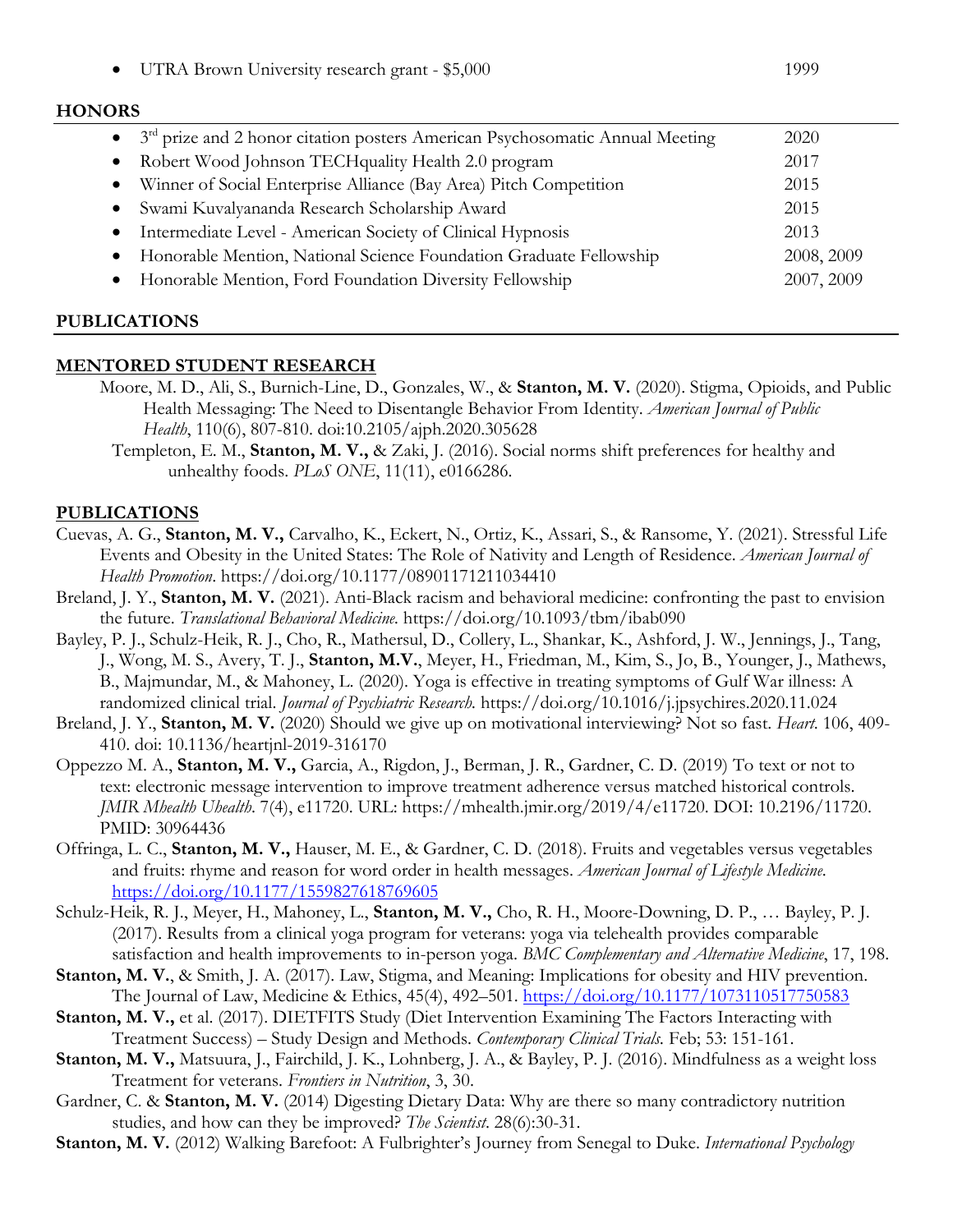*Bulletin*. 16(3):65-6.

- **Stanton, M. V.,** Jonassaint, C. J., Bartholomew, F. B., Edwards, C., Richman, L., DeCastro, L., & Williams, R. B. (2010) The association of optimism and perceived discrimination with health care utilization in adults with sickle cell disease. *Journal of the National Medical Association.* 102(11):1056-63.
- Jonassaint, C. J., Jonassaint, J. C., **Stanton, M. V.,** DeCastro, L., & Royal, C. D. (2010) Clinical and sociodemographic factors predict coping styles among adults with sickle cell disease. *Journal of the National Medical Association.* Nov; 102(11): 1045-9.
- **Stanton, M. V.,** Jonassaint, C. J., Williams, R. B., & James, S. A. (2010). Socioeconomic status moderates the association between John Henryism and NEO PI-R personality domains. *Psychosomatic Medicine*, 72(2):141-7.
- Whitfield, K., Jonassaint, C., Brandon, D., **Stanton, M.,** Sims, M., Bennett, G., Salva, J., & Edwards, C.L. (2010). Does coping mediate the relationship between personality and cardiovascular health in African Americans. *Journal of the National Medical Association.* 102(2):95-100.
- Belsky, J., Jonassaint, C., Pluess, M., **Stanton, M.,** Brummett, B., & Williams, R.B. (2009). Vulnerability genes or plasticity genes? *Molecular Psychiatry.* 14(8), 746-54.
- Nelson, T. F., Labrie, R. A., LaPlante, D. A., **Stanton, M.,** Shaffer, H.J., & Wechsler, H. (2007). Sports betting and other gambling in athletes, fans and other college students. *Research Quarterly for Exercise and Sport*, 78(4), 271- 83.
- Shaffer, H. J**., Stanton, M. V.,** & Nelson, S. E. (2006). Trends in gambling studies research: Quantifying, categorizing, and describing citations. *Journal of Gambling Studies,* 22(4): 427-442.
- Shaffer, H. J., LaPlante, D. A., LaBrie, R. A., Kidman, R. C., Donato, A., & **Stanton, M. V**. (2004). Toward a syndrome model of addiction: Multiple manifestations, common etiology. *Harvard Review of Psychiatry*, 12(6): 367-374.
- Shaffer, H. J., LaBrie, R., LaPlante, D., Nelson, S. E., & **Stanton, M. V.** (2004). The road less travelled: Moving from distribution to determinants in the study of gambling epidemiology. *Canadian Journal of Psychiatry,* 49(8): 504-516.
- Wittenburg. K., Lanning T., Heinrichs M., & **Stanton, M.** (2001) Parallel bargrams for consumer-based information exploration and choice. *In Proceedings of the ACM Symposium on User Interface Systems and Technology*, (UIST '01). Nov: 51-60.

## **PSYCORONA COLLABORATION**

- Nisa, C. F., Bélanger, **PsyCorona Collaboration** (2021). Lives versus Livelihoods? Perceived economic risk has a stronger association with support for COVID-19 preventive measures than perceived health risk. *Scientific Reports*, 11(1), [9669]. https://doi.org/10.1038/s41598-021-88314-4
- Han, Q., Zheng, B., Agostini, M., Bélanger, J. J., Gützkow, B., Kreienkamp, J., Reitsema, A. M., Breen, J. A. van, **PsyCorona Collaboration**, & Leander, N. P. (2021). Associations of risk perception of COVID-19 with emotion and mental health during the pandemic. *Journal of Affective Disorders*, 284, 247–255. <https://doi.org/10.1016/j.jad.2021.01.049>
- Han, Q., Zheng, B., Cristea, M., Agostini, M., Belanger, J. J., Gutzkow, B., Kreienkamp, J., **PsyCorona Collaboration**, & Leander, N. P. (2021). Trust in government regarding COVID-19 and its associations with preventive health behaviour and prosocial behaviour during the pandemic: a cross-sectional and longitudinal study. *Psychological medicine*, 1–32. Advance online publication.<https://doi.org/10.1017/S0033291721001306>
- Romano, A., Spadaro, G., Balliet, D., Joireman, J., Van Lissa, C. J., Jin, S. Agostini, M., Bélanger, J.J., Gützkow, B., and **PsyCorona Collaboration**, & Leander, N. P. (2021). Cooperation and trust across societies during the COVID-19 pandemic. *Journal of Cross-Cultural Psychology*, 52(7), 622-642. https://journals.sagepub.com/doi/full/10.1177/0022022120988913
- Leander, N. P., Lemay, Edward P., Keller, A., & **PsyCorona Collaboration** (2020). Towards a globally collaborative behavioral science: An organizational model from pandemic psychology. *International Society for the Study of Behavioral Development: Bulletin,* 2 (78), 2-5. [https://issbd.org/resources/files/Bulletins/JBD\\_44\\_6S\\_Combined.pdf](https://issbd.org/resources/files/Bulletins/JBD_44_6S_Combined.pdf)

Kreienkamp, J., Agostini, M., Krause, J., Leander, N. P., & **PsyCorona Collaboration** (2020). Psycorona: A World of Reactions to COVID-19. *APS Observer,* 33(9). <https://www.psychologicalscience.org/observer/psycorona-covid-19>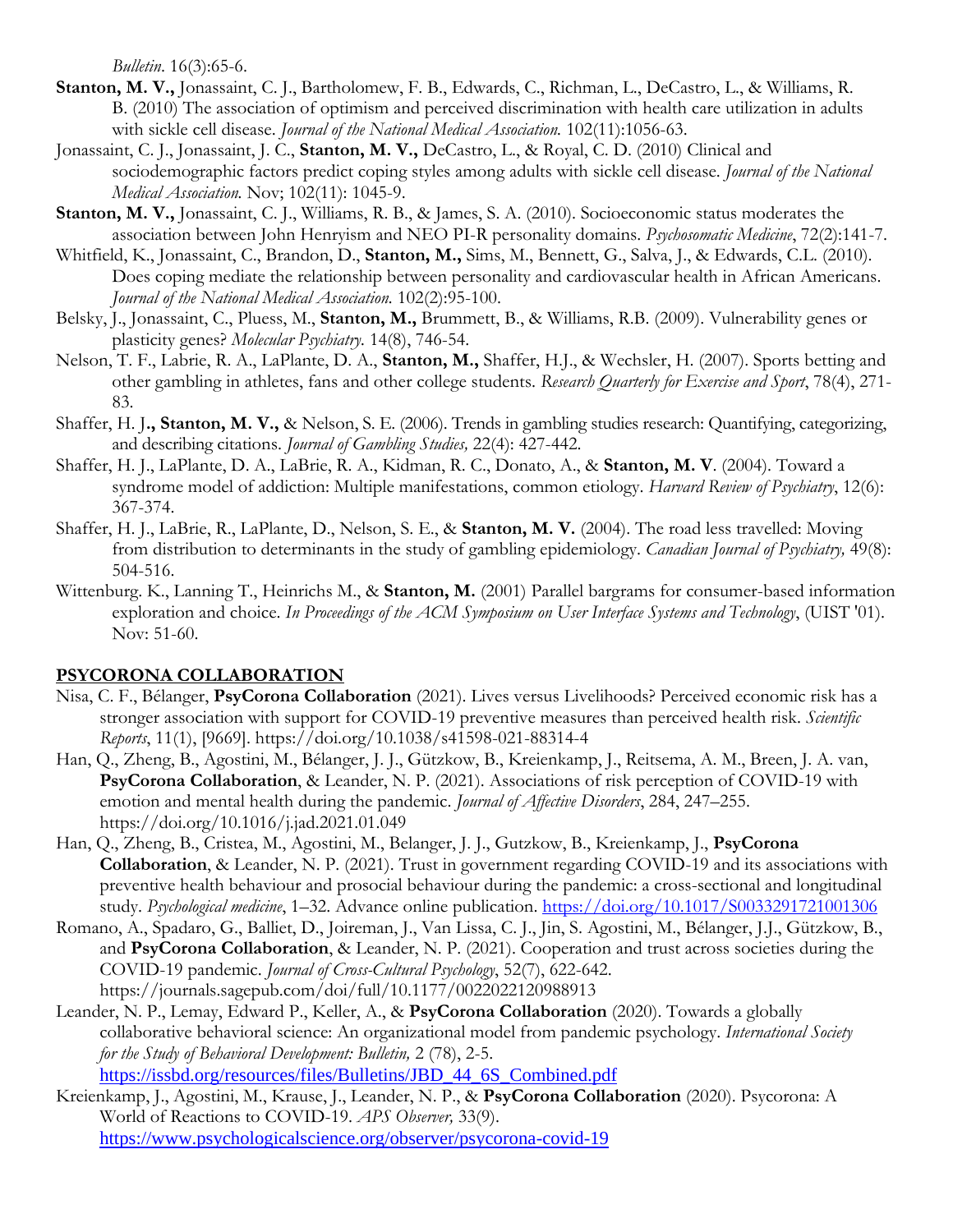- Leander, N. P., Kreienkamp, J., Agostini, M., & **PsyCorona Collaboration** (2020). Mapping the moods of COVID-19: Global study uses data visualization to track psychological responses, identify targets for intervention. *Association for Psychological Science: Observer.* August 28, 2020 <https://www.psychologicalscience.org/observer/psycorona-covid-19>
- Jin, S., Balliet, D., Romano, A., Spadaro, G., van Lissa, C. J., Agostini, M., Bélanger, J. J., Gützkow, B., Kreienkamp, J., **PsyCorona Collaboration**, & Leander, N. P. (2021). Intergenerational conflicts of interest and prosocial behavior during the COVID-19 pandemic. *Personality and Individual Differences,* 171, 110535.<https://doi.org/10.1016/j.paid.2020.110535>

#### **MANUSCRIPTS UNDER-REVIEW**

- Keng, S.-L. (co-first author), **Stanton, M. V.** (co-first author), Haskins, L., Almenara, C., Ickovics, J., Jones, A., Grigsby, D., Cuevas, A. the PsyCorona Collaboration, & Leander, P. COVID-19 Stressors and Health Behaviors: A Multilevel Longitudinal Study across 86 Countries
- **Stanton, M. V.,** Jones, A., Shalani, D. Relationship among adolescent stressors, social buffers, and adult obesity 14 years later.

#### **IN-PREPARATION PUBLICATIONS**

- **Stanton, M. V.** (co-first author), Keng, S.-L. (co-first author), Haskins, L., Almenara, C., Ickovics, J., Jones, A., Grigsby, D., Cuevas, A. the PsyCorona Collaboration, & Leander, P. Negative Emotions and Coping as Mediators underlying the Association between COVID-19 Stressors and Health Behaviors
- Moore, M. D., **Stanton, M. V.** Putting art back into the "art of medicine:" Why critical medical humanities should be a core requirement in clinical curriculum.
- **Stanton, M.**, Soman, S., Waltzman, D., Sheng, T., Fairchild, J., Nechvatal, J., Furst, A., Adamson, M., Bayley, P. (in preparation). Obesity in veterans is associated with changes in hippocampal morphology.

#### **POSTERS/PRESENTATIONS**

#### **MENTORED STUDENT RESEARCH**

- **Official Virtual Citation Winner 3rd Prize** "Family stress in adolescence predicts adult obesity 14 years later." Annual Meeting of the American Psychosomatic Society. Virtual. December 2020.
- **Official Virtual Citation Selection Prize** "Association between covid-19 stressors and health behaviors over time: negative emotions and coping as serial mediators." Annual Meeting of the American Psychosomatic Society. Virtual. December 2020.
- "American Indian youth and obesity in California." California State University, East Bay. Virtual Research Symposium at the Center for Student Research. Hayward, CA. April 2020.
- "Investigating which types of early life stress contribute to the development of adult obesity." California State University, East Bay. Virtual Research Symposium at the Center for Student Research. Hayward, CA. April 2020.
- "A systematic review of interventions to increase empathy among medical school students." Annual Meeting of the American Psychosomatic Society. Vancouver, Canada. March 2019.
- "Undergraduates, empathy, and the medical humanities: using art and literature to develop cognitive Empathy in pre-clinical education" Annual Meeting of the American Psychosomatic Society. Vancouver, Canada. March 2019.
- "Hillbilly heroin: stigma as a potential obstacle to addressing the opioid epidemic" Annual Meeting of the American Psychosomatic Society. Vancouver, Canada. March 2019.
- "Undergraduates, empathy, and the medical humanities: using art and literature to develop cognitive Empathy in the health sciences." California State Polytechnic University. 20th Annual CSU Symposium on University Teaching. Pomona, CA. April 2018.
- "A systematic review of interventions to increase empathy among medical school students." California State Polytechnic University. 20th Annual CSU Symposium on University Teaching. Pomona, CA. April 2018.
- "Stigma, meaning-making, and public policy." California State University, East Bay. Research Symposium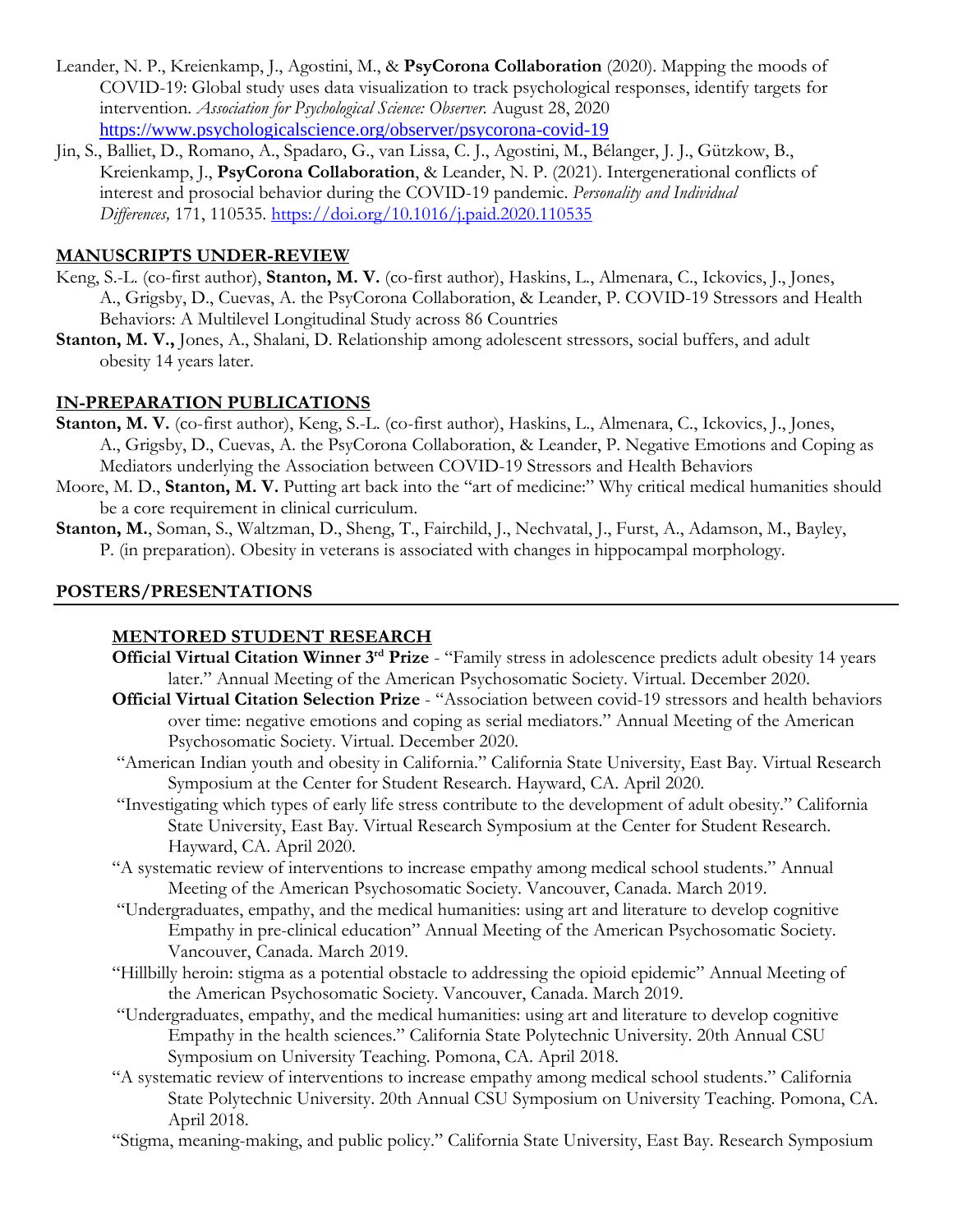at the Center for Student Research. Hayward, CA. April 2017.

#### **PRESENTATIONS**

- "Anti-Black Racism and Behavioral Medicine: Confronting the Past to Envision the Future." Harvard Medical School Division on Addictions. Invited Talk. February 2021.
- "Cerebrovascular and Pathological Findings In Police Chokehold Fatalities." American Stroke Association International Stroke Conference 2021. Virtual Conference. February 2021.
- "Sometimes, you actually have to talk to people: Face-to-face communication" Center for Student Research. California State University, East Bay. Hayward, CA. November 2018.
- "Obesity is Associated with Age-Related Hippocampal Volume Reduction" University Library Lecture Series. Hayward, CA. September 2018.
- "The effect of a text message-based intervention on attendance, adherence, weight loss, and diet quality." Annual Meeting of the Society of Behavioral Medicine. New Orleans, LA. April 2018.
- "Veteran obesity linked with age-related hippocampal volume reduction." Annual Meeting of the American Psychosomatic Society. Seville, Spain. March 2017.
- "Stigma, meaning-making, and public health policy." Annual Meeting of the American Psychosomatic Society. Seville, Spain. March 2017.
- "Obesity is associated with age-related hippocampal volume reduction." Stanford University School of Medicine Neuroscience Forum. Stanford, CA. June 2016.
- "Behavioral medicine treatment for chronic pain." WRIISC Veterans Affairs National Webinar Series. Palo Alto, CA (Nationally Televised). November 2015.
- "Preliminary results from a clinical yoga program for veterans: evidence for effectiveness in treating pain." Symposium on Yoga Research. Stockbridge, MA. September 2015.
- "Obesity in veterans is associated with changes in hippocampal morphology." Cognitive Neuroscience Society. San Francisco, CA. March 2015.
- "Mindfully eating, mindful living: combining mindfulness and cognitive behavioral therapy for weight Loss in veterans. Protocol overview and preliminary results." 13th Annual Stanford Community Health Symposium. Stanford, CA. January 2015.
- "Behavioral medicine treatment for chronic pain." WRIISC Veterans Affairs National Webinar Series. Palo Alto, CA (Nationally Televised). November 2014.
- "Adherence and differentiation issues with low-fat vs. Low-carb weight loss diets limbo-titrate-quality." The Obesity Society. Boston, MA. November 2014.
- "Weight loss on low-fat vs. Low-carbohydrate diets by insulin resistance status among overweight and obese Adults: a randomized pilot trial." The Obesity Society. Boston, MA. November 2014.
- "Behavioral medicine chronic pain management." Hand Surgery Conference, Stanford University School of Medicine. Stanford, CA. June 2014.
- "Self-regulatory theory and weight-loss maintenance." Society of Behavioral Medicine. Philadelphia, PA. April 2014.
- "Socioeconomic stress by dopamine receptor 2 gene interactions in the development of obesity." Society of Behavioral Medicine. San Francisco, CA. March 2013.
- "Reward regulating gene by environment interactions in the development of obesity." Psychiatry Grand Rounds, VA Palo Alto Healthcare System. Palo Alto, CA. November 2012.
- "Perceived discrimination and optimism predict cardiovascular reactivity to anger recall in African Americans with sickle cell disease." Society of Behavioral Medicine. New Orleans, LA. April 2012
- "Cardiovascular reactivity to anger recall predicts healthcare utilization in African Americans with sickle Cell disease." Society of Behavioral Medicine. New Orleans, LA. April 2012.
- "Perceived discrimination, optimism and cynicism in African-American patients with sickle cell disease: i. Effects on cardiovascular reactivity to anger recall." Am. Psychosomatic Society. Portland, OR, March 2010.
- "A biopsychosocial pathway linking discrimination, cardiovascular responses to stress, and health outcomes in sickle cell disease." Duke University Graduate Research Conference. Durham, NC, March 2010.
- "Perceived discrimination, optimism, cynicism & cardiovascular reactivity to anger recall in African American Patients with sickle cell disease: ii. Clinical course." Am. Psychosomatic Society. Portland, OR, Mar. 2010.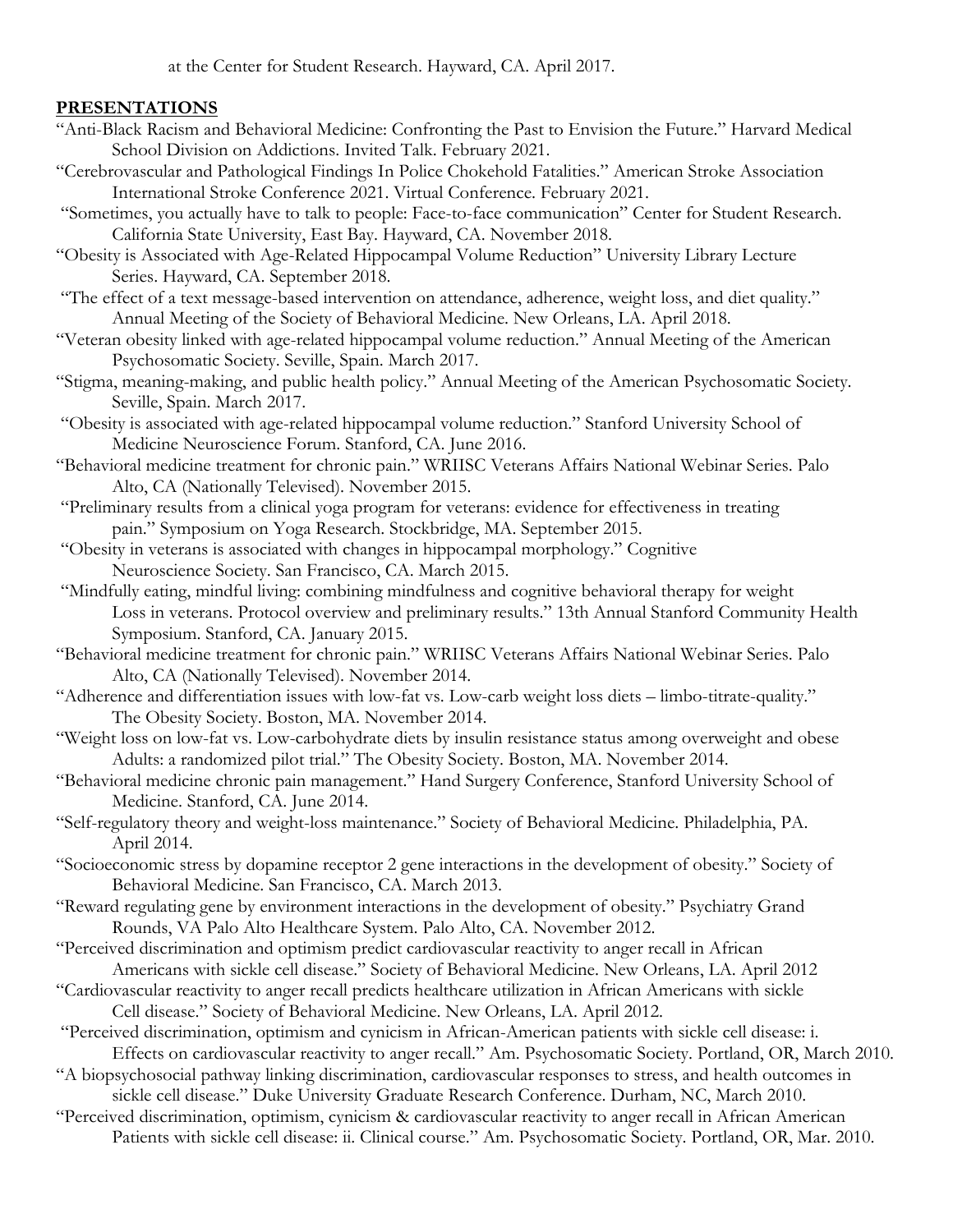| "Socioeconomic status moderates the association between John Henryism and NEO PI-R personality domains."<br>American Psychological Association (QTUG). Toronto, Canada, August 2009.<br>"Joint effects of functional polymorphisms of serotonin transporter and MAOA-UVNTR genes on hostility<br>levels in men." American Psychosomatic Society. Chicago, IL, March 2009.<br>"Un nouveau modèle de syndrome de la dépendance." XVièmes Journées Médicales at Cheikh Anta Diop |                  |
|-------------------------------------------------------------------------------------------------------------------------------------------------------------------------------------------------------------------------------------------------------------------------------------------------------------------------------------------------------------------------------------------------------------------------------------------------------------------------------|------------------|
| University. Dakar, Senegal, February 2006.<br>"Trends in gambling studies research: quantifying, categorizing, and describing citations." Harvard Medical                                                                                                                                                                                                                                                                                                                     |                  |
| School Department of Psychiatry poster session. Boston, MA, March 2005.<br>"Parallel bargrams for consumer-based information exploration and choice." ACM Symposium on User<br>Interface Systems and Technology. Orlando, Florida, Nov. 2001.                                                                                                                                                                                                                                 |                  |
| "The effect of unpacking on typical and atypical probability judgments." Brown University UTRA (research<br>grant) poster session. Providence, RI, July 1999.                                                                                                                                                                                                                                                                                                                 |                  |
| PROFESSIONAL EXPERIENCE                                                                                                                                                                                                                                                                                                                                                                                                                                                       |                  |
| Health Sciences Dept., California State University, East Bay Hayward, CA                                                                                                                                                                                                                                                                                                                                                                                                      | $2016$ – present |
| Assistant Professor (Tenure-Track) and Psychologist for Post-Bac Program                                                                                                                                                                                                                                                                                                                                                                                                      |                  |
| Serve as Chair of Health Sciences Dept. Tenure-Track Search committee<br>$\bullet$                                                                                                                                                                                                                                                                                                                                                                                            |                  |
| Manage own research lab w/5 students exploring stress, eating behavior and obesity.<br>٠                                                                                                                                                                                                                                                                                                                                                                                      |                  |
| Publish scientific articles in leading academic journals.<br>٠                                                                                                                                                                                                                                                                                                                                                                                                                |                  |
| Present findings at leading domestic & international conferences.                                                                                                                                                                                                                                                                                                                                                                                                             | $2015 - 2018$    |
| CodeWalker Academy San Francisco, CA<br>Co-Founder and current Board Member                                                                                                                                                                                                                                                                                                                                                                                                   |                  |
| Provided tech career coaching (resume, interview, network), skill acquisition, and portfolio building                                                                                                                                                                                                                                                                                                                                                                         |                  |
| Pitched to investors, develop corporate partnerships, interview/hire employees.<br>$\bullet$                                                                                                                                                                                                                                                                                                                                                                                  |                  |
| Taught weekend-long coding and emotional intelligence workshops to classes of 20+ students.                                                                                                                                                                                                                                                                                                                                                                                   |                  |
| Incorporated new business, file legal paperwork, and hold board meetings.                                                                                                                                                                                                                                                                                                                                                                                                     |                  |
| Stanford University/WRIISC VA Health Care System Palo Alto, CA                                                                                                                                                                                                                                                                                                                                                                                                                | $2013 - 2016$    |
| Postdoctoral Fellow                                                                                                                                                                                                                                                                                                                                                                                                                                                           |                  |
| Designed and executed study of mindfulness to treat weight loss among veterans.<br>$\bullet$                                                                                                                                                                                                                                                                                                                                                                                  |                  |
| Investigated impact of genetics and environment on weight loss in 600-person Stanford study.                                                                                                                                                                                                                                                                                                                                                                                  |                  |
| Drafted grants, IRB applications, and published findings in top journals.                                                                                                                                                                                                                                                                                                                                                                                                     |                  |
| Analyzed and code data programming, presented findings at international conferences.                                                                                                                                                                                                                                                                                                                                                                                          |                  |
| U.S. Student Fulbright Grant (Full grant + extension grant) Senegal, West Africa<br>Researcher                                                                                                                                                                                                                                                                                                                                                                                | $2006 - 2007$    |
| Translated (2 local languages) and adapted WHO surveys for use in urban and rural Senegal.<br>$\bullet$                                                                                                                                                                                                                                                                                                                                                                       |                  |
| Designed and implemented cross-cultural research methodology and data collection.<br>$\bullet$                                                                                                                                                                                                                                                                                                                                                                                |                  |
| Established partnerships with local NGO's to gather research resources and published results.<br>$\bullet$                                                                                                                                                                                                                                                                                                                                                                    |                  |
| Conducted extensive online and on-site textual research in West Africa.                                                                                                                                                                                                                                                                                                                                                                                                       |                  |
| Somerville Homeless Coalition Somerville, MA                                                                                                                                                                                                                                                                                                                                                                                                                                  | 2007             |
| Technical Coordinator                                                                                                                                                                                                                                                                                                                                                                                                                                                         |                  |
| Incorporated advanced computer technology into project operations.                                                                                                                                                                                                                                                                                                                                                                                                            |                  |
| Integrated past accounting and development records into a more consolidated file system.<br>Harvard Medical School, Division on Addictions Boston, MA                                                                                                                                                                                                                                                                                                                         | $2003 - 2005$    |
| <b>Technical Research Coordinator</b>                                                                                                                                                                                                                                                                                                                                                                                                                                         |                  |
| Published 4 research manuscripts and monthly peer-reviewed articles in Harvard web journal.<br>$\bullet$                                                                                                                                                                                                                                                                                                                                                                      |                  |
| Created/maintained interactive public websites and designed innovative research technology.                                                                                                                                                                                                                                                                                                                                                                                   |                  |
| Submitted federal and institutional grant applications as well as IRB materials.<br>٠                                                                                                                                                                                                                                                                                                                                                                                         |                  |
| Coded programming software for use in research projects (BLAISE, JavaScript).                                                                                                                                                                                                                                                                                                                                                                                                 |                  |
| Analyzed statistics and designed research incorporating innovative technology.                                                                                                                                                                                                                                                                                                                                                                                                |                  |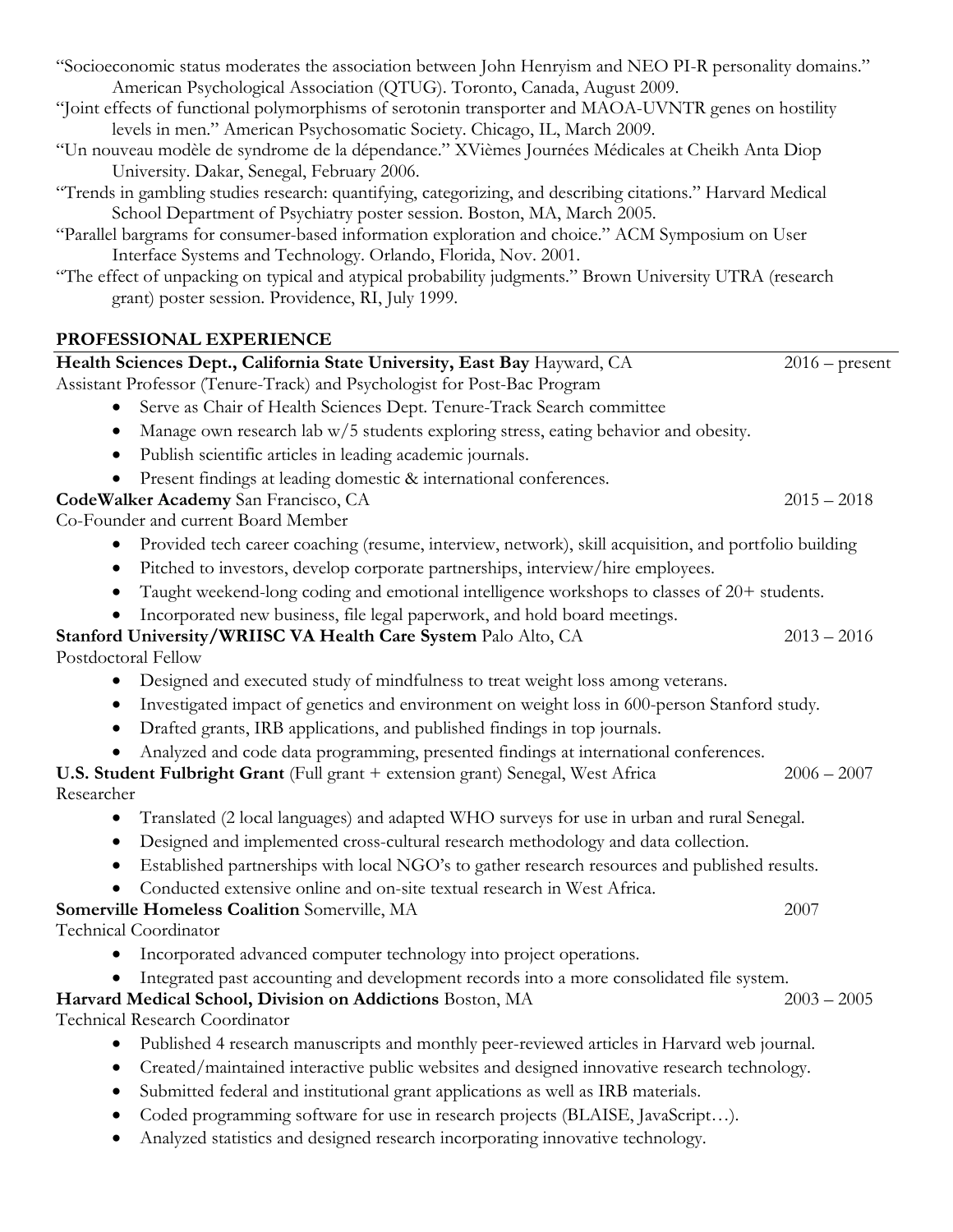#### **Chatham Partners** Newton, MA 2002 – 2003

Technical Research Analyst

- Served as key contact for Fortune 500 companies (e.g., Prudential, Citigroup, Deutsche Bank).
- Led as Head Technology Manager in charge of troubleshooting all server, application, tech issues.
- Calculated analytics to recommend direction of billion dollar investments.
- Served as Company Purchaser in charge of negotiating and purchasing all supplies/new technology.
- **Verizon Laboratories** Waltham, MA 2000

User Experience (UX) Researcher

- Collaborated with Ph. D. programmers to create cutting-edge yet user-friendly web tool.
- Constructed unique and specialized consumer product usability experiments.
- Published analyses and findings in business journal.

#### **Simpli.Com (sold to NetZero**<sup>™)</sup> Providence, RI 1999-2000

Independent Research Consultant

- Collaborated with professors and Ph.D. researchers to create first innovative search engine.
- Designed programs to select specific data to import into search engine.
- Company sold to NetZero for \$23.5 million.

#### **Brown University Cognitive Science Department** Providence, RI

Head Researcher 1999

- Designed own research project on asymmetric dominance and decision-making.
- Recruited and ran subjects on protocol.
- Collected and analyzed data.

#### Undergraduate Teaching and Research Assistantship (UTRA; competitive grant) 1999

- Designed research project on decision-making and probabilities and ran subjects.
- Drafted presentation for poster session and presented findings.

Research Assistant 1999

- Recruited and ran subjects on natural/unnatural categorization task.
- Analyzed data and presented results to regular lab meetings.

## **TEACHING EXPERIENCE**

| Health Sciences Dept., California State University, East Bay Hayward, CA | $2016$ – present |
|--------------------------------------------------------------------------|------------------|
| Assistant Professor (Tenure-Track)                                       |                  |

- Teach classes of 15-200 students (e.g., Public Health, Health Behavior Theory, Multicultural Health).
- Adapt novel curricula, converting online to in-person class.
- Obtain state-of-the-art pedagogical training with HIP, ACUE, other teaching workshops.
- Develop novel Public Health and Psychology syllabi for the Health Sciences Dept.
- Mentor students on research projects focused on obesity and weight loss interventions.

## **Stanford University/ VA Health Care System** Palo Alto, CA 2013 – 2016

Postdoctoral Fellow

- Led monthly Stanford and VA Grand Rounds.
- Created and implemented Nationwide Veterans Affairs Continuing Education workshops/seminars.
- Supervised multiple Stanford/Palo Alto University psychology graduate students.
- Established and led many clinical groups on weight loss, mindfulness, and yoga.
- Gain teaching/supervision expertise through year-long specialized training.

## **VA Health Care System** Palo Alto, CA 2012 – 2013

Behavioral Medicine Resident

- Directed clinical groups on insomnia, severe mental illness, addiction, weight loss.
- Supervised Palo Alto University psychology graduate students.
- Presented monthly seminars in Behavioral Medicine and Inpatient Psychiatry.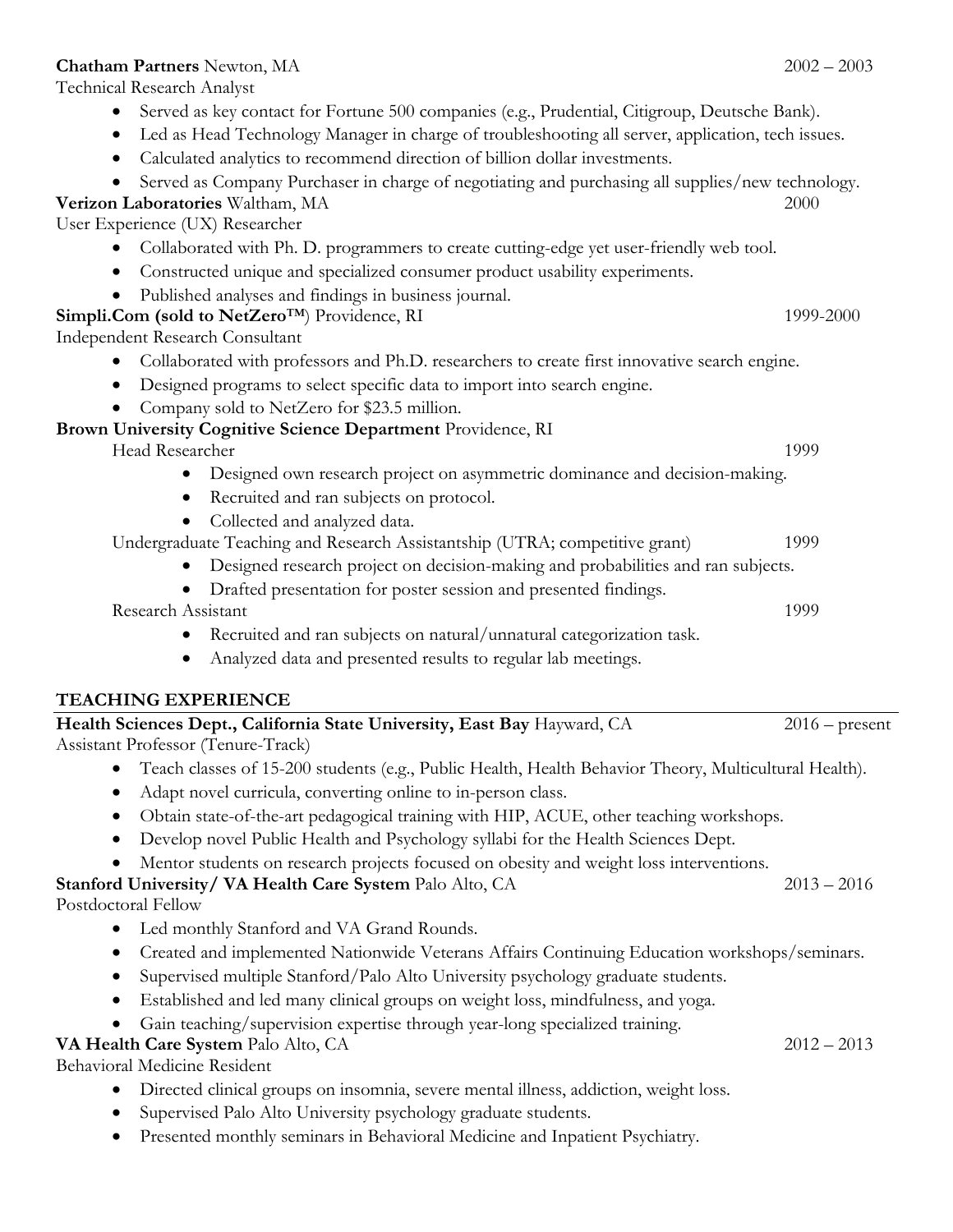| Duke University Durham, NC                                                                                                                        |                  |
|---------------------------------------------------------------------------------------------------------------------------------------------------|------------------|
| <b>Buddhist Community (BCD)</b>                                                                                                                   | $2008 - 2012$    |
| Former President & Current Program Coordinator                                                                                                    |                  |
| Innovated programming and coordinated lecture schedule and visiting speakers.                                                                     |                  |
| Led regular lectures and guided meditations.                                                                                                      |                  |
| Trinity School - undergraduate                                                                                                                    | $2008 - 2012$    |
| Guest Lecturer                                                                                                                                    |                  |
| Designed lecture and presented for Duke University class.<br>$\bullet$                                                                            |                  |
| Classes include: Human Genetics, Indian Religions, Religious Traditions, Meditation.                                                              |                  |
| <b>Introductory Psychology</b>                                                                                                                    | 2010             |
| Teaching Assistant                                                                                                                                |                  |
| Prepared and led lecture for 200+ students.                                                                                                       |                  |
| Assisted development of course, graded tests and papers.<br>$\bullet$                                                                             | 2009             |
| <b>Advanced Developmental Psychology</b><br>Teaching Assistant                                                                                    |                  |
| Crafted original curriculum and led own weekly 30-person section.                                                                                 |                  |
|                                                                                                                                                   |                  |
| Developed and graded tests, papers, and weekly assignments.<br>AVID/STEPS (College Prep for underserved minority high school students) Durham, NC | $2007 - 2008$    |
| Course Designer and Lecturer                                                                                                                      |                  |
| Built school-based curriculum for guiding students in the college application process.<br>$\bullet$                                               |                  |
| Collaborated with teachers in creating lesson plans and directing classroom activities.<br>$\bullet$                                              |                  |
| Kinkéliba NGO, http://www.lekinkeliba.org Senegal, West Africa                                                                                    | $2005 - 2007$    |
| Special Projects Coordinator                                                                                                                      |                  |
| Spearheaded creation of 50-computer lab for under-served medical students.<br>$\bullet$                                                           |                  |
| Treated range of patients as full time medical assistant at village medical center.                                                               |                  |
| Devised and administered community survey to determine village's mental health needs.                                                             |                  |
| <b>State Department</b> Senegal, West Africa                                                                                                      | $2005 - 2007$    |
| Instructor                                                                                                                                        |                  |
| Developed curriculum and instructed summer camp for high school Senegal<br>$\bullet$                                                              |                  |
| Taught monthly lesson for Senegalese HS students throughout the year                                                                              |                  |
| Fundación Nueva Era Galápagos NGO Galapagos Islands                                                                                               | 2005             |
| Educator and Program Organizer                                                                                                                    |                  |
| Developed and taught advanced English Language and Yoga curriculum for children and adults.                                                       |                  |
| Created and instituted new orientation program for volunteer teachers.<br>$\bullet$                                                               |                  |
| Buckingham, Browne & Nichols Cambridge, MA                                                                                                        | $1998 - 1999$    |
| Counselor                                                                                                                                         |                  |
| Initiated and taught drama curriculum to $1st - 8th$ grade students.<br>$\bullet$                                                                 |                  |
| Supervised and instructed own 1 <sup>st</sup> grade class.<br>$\bullet$                                                                           |                  |
| <b>CLINICAL EXPERIENCE</b>                                                                                                                        |                  |
| Health Sciences Dept., California State University, East Bay Hayward, CA                                                                          | $2016$ – present |
| Assistant Professor (Tenure-Track) and Clinical Psychologist for Post-Bac Program                                                                 |                  |
| Leads Counseling Clinic for Post-Baccalaureate Pre-Medical students as Clinical Psychologist                                                      |                  |
| Counsels post students weekly on clinical and counseling concerns<br>$\bullet$                                                                    |                  |
| Develops and chooses mood, cognitive, etc. assessments to monitor condition<br>$\bullet$                                                          |                  |
| Makes community referrals for further care                                                                                                        |                  |
| Stanford University/WRIISC VA Health Care System Palo Alto, CA                                                                                    | $2013 - 2016$    |
| Postdoctoral Fellow                                                                                                                               |                  |
| Implemented behavioral medicine interventions in Obesity and Weight Loss Surgery<br>$\bullet$                                                     |                  |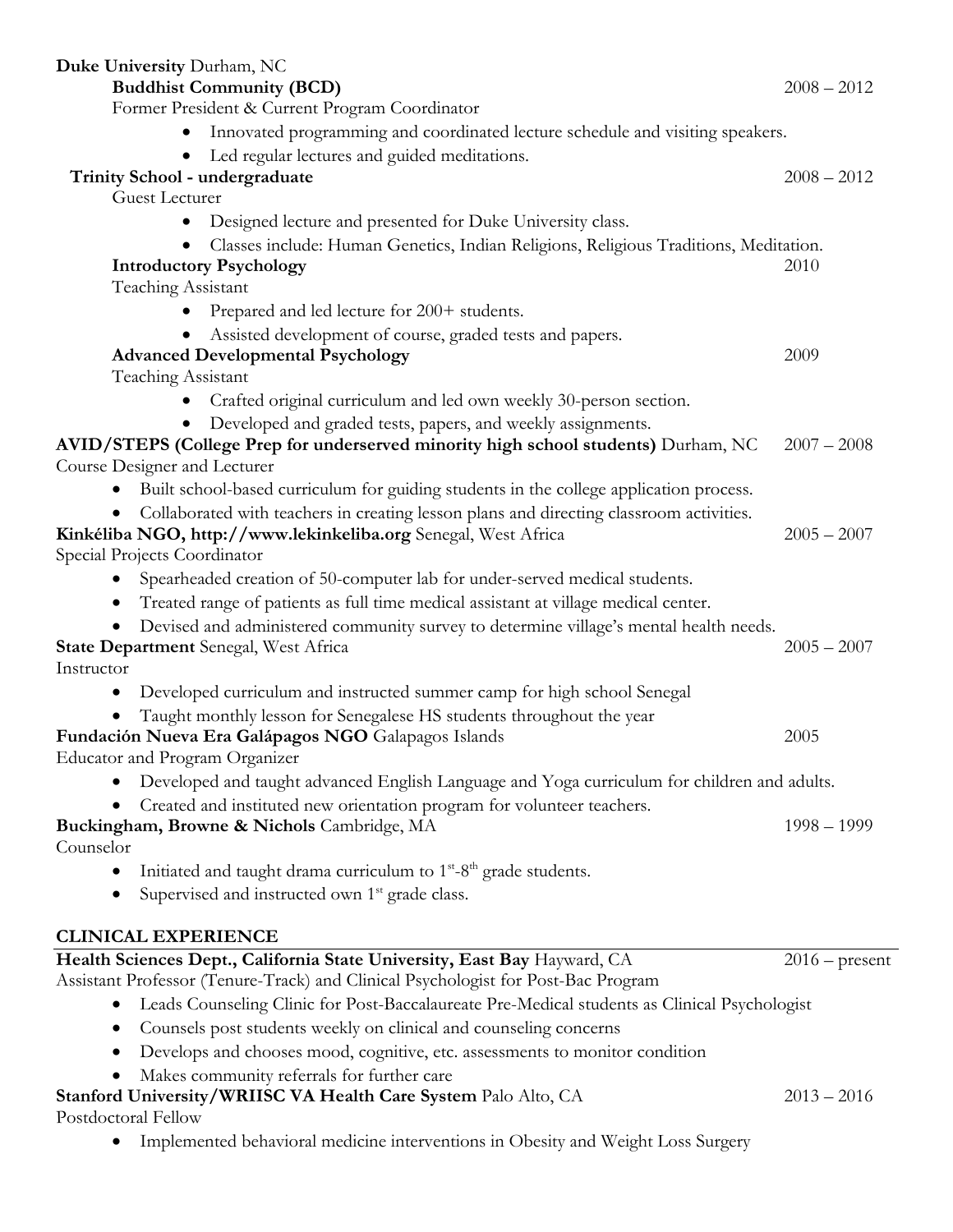and War-Related Illness and Injury Clinics.

- Supervised practicum students and post-doctoral clinicians in chronic pain interventions.
- Conducted integrated clinical assessments on complex patients with multiple comorbidities.
- Organized, recruit, and directed weekly patient group on mindfulness and eating.
- Co-led various Complementary Medicine sessions (e.g., yoga, tai chi, mindfulness).

# **VA Palo Alto Health Care System** Palo Alto, CA 2012 – 2013

Behavioral Medicine Resident

- Assessed patient progress and provided treatment in diverse medical clinics, (e.g., Hepatitis C, Oncology, Smoking, Bariatric Surgery, Chronic Pain, Substance Dep.).
- Provided evaluations and treatment for Inpatients and Homeless individually and in groups.
- Gained advanced training in two yearlong weekly Medical and General Seminars.
- Completed formal 6-month training in Acceptance and Commitment Therapy.

# **North Carolina Neuropsychiatry** Raleigh, NC 2011 – present

- Administrated weekly neuropsychological assessments for diverse adult & child pts.: intelligence, cognitive, motor, clinical, memory, effort, visual-spatial, etc.
- Compiled integrative neuropsychological reports for schools, doctor referral sources.
- Gathered latest neuroscience literature and learned latest interpretation methodology.

# **Pain and Biofeedback Clinic at Duke Hospital Durham, NC** 2010 – 2011

- Treated low-SES minority patients with CBT, biofeedback, coping skills, pain management.
- Acquired comprehensive biofeedback protocol with advanced neurosensory equipment.
- Drafted weekly integrative assessments for chronic opiate, spinal cord stimulator, implant evals.

# **CBT and DBT Clinic at Duke Hospital Durham, NC** 2009 – 2010

- Treated 3+ regular anxiety, depression, & personality disorder patients over one year.
- Obtained comprehensive CBT training including regular live supervision.
- Acquired extensive DBT training including workshops, weekly team supervision.

# **Duke University Psychology Clinic Durham, NC** 2008 – 2009

- Treated 3+ yearlong homo/heterosexual, single/married, w/children using CBT/psychodynamic.
- Administered, interpreted, drafted comprehensive TAT, NEO, MMPI assessments.

# **Butler Hospital affiliate of Brown Medical School** Providence, RI 2001 – 02, 03

Mental Health Worker

- Managed direct care and conducted treatment of 10-40 weekly psychiatric patients.
- Evaluated and documented standardized assessments and treatment progress.
- Conducted BIWA and other standardized psychological assessments.
- Attained certification in deescalating physically aggressive patients.

# **PROFESSIONAL ORGANIZATIONS**

| Chair of Anti-Racism Task Force for American Psychosomatic Society   | $2021$ – present |
|----------------------------------------------------------------------|------------------|
| Social Media Team for American Psychosomatic Society                 | $2020$ – present |
| Member of Social Media Taskforce for American Psychosomatic Society  | $2019$ – present |
| Robert Wood Johnson Foundation New Connections Program.              | $2017$ – present |
| Duke Alumni Association, Northern California                         | $2018$ – present |
| Fulbright Association, Northern California Chapter                   | $2016$ – present |
| Stanford Center for Population Health Sciences Member                | $2015$ – present |
| Ad-hoc Reviewer, Journal of International Neuropsychological Society | $2021$ – present |
| Ad-hoc Reviewer, Personality and Social Psychology Bulletin          | $2021$ – present |
| Ad-hoc Reviewer, Preventive Medicine                                 | $2020$ – present |
| Ad-hoc Reviewer, General Hospital Psychiatry                         | $2019$ present   |
| Ad-hoc Reviewer, Journal of Applied Biobehavioral Research           | $2019$ present   |
|                                                                      |                  |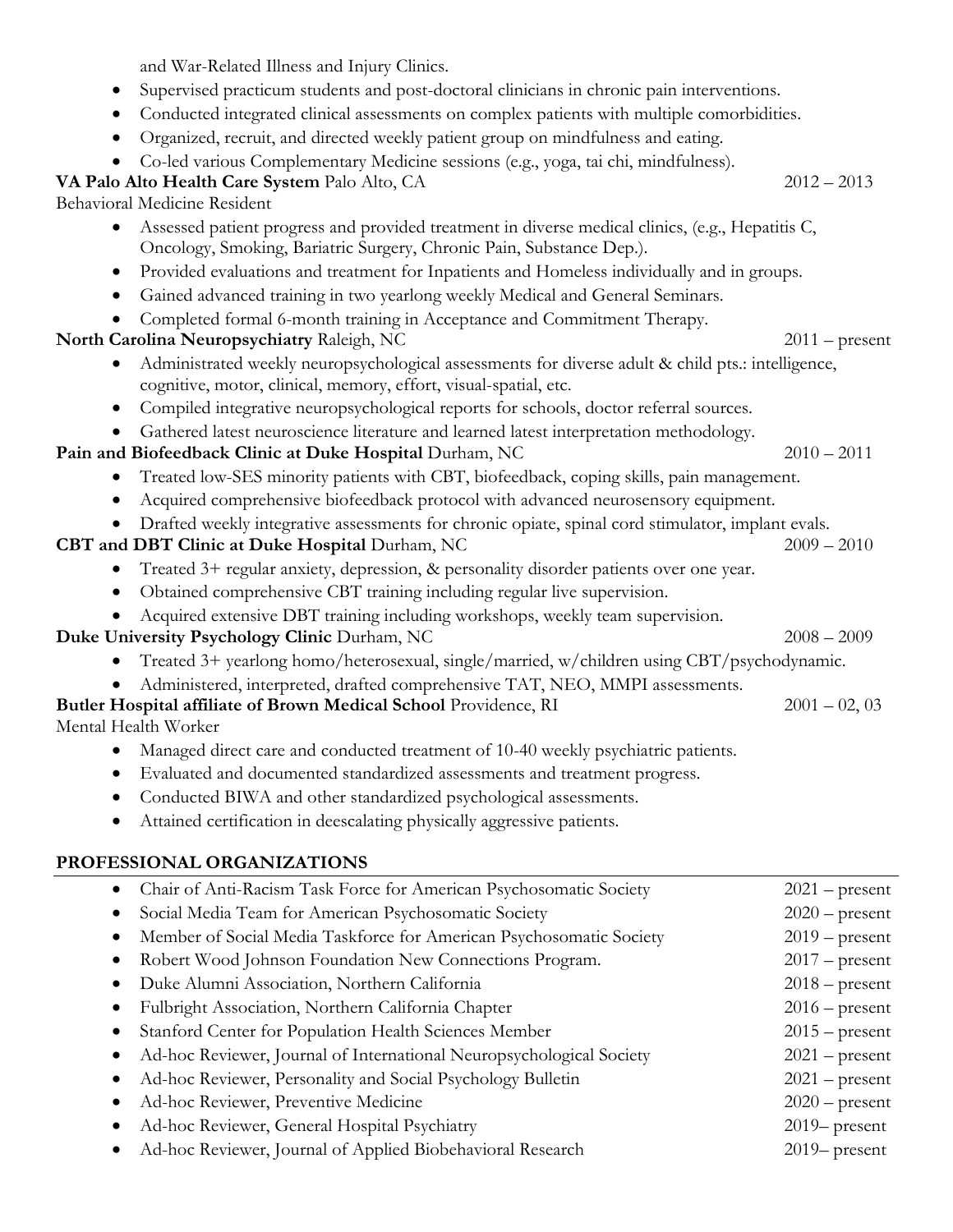| • Ad-hoc Reviewer, BMC Medical Research Methodology             | $2016$ – present |
|-----------------------------------------------------------------|------------------|
| · Ad-hoc Reviewer, Psychosomatic Medicine                       | $2013$ – present |
| • Ad-hoc Reviewer, International Journal of Behavioral Medicine | $2011$ – present |
| • Ad-hoc Reviewer, Journal of Economic Psychology               | $2010$ – present |
| • Ad-hoc Reviewer, Journal of Black Psychology                  | $2010$ – present |
| • Member of Society of Behavioral Medicine                      | $2011$ – present |
| • Member of American Psychosomatic Society                      | $2009$ – present |
| • Member of American Psychological Association                  | $2009$ – present |

## **ACADEMIC LEADERSHIP**

| $\bullet$ | Chair of Tenure-Track Search Committee for Health Sciences Dept., CSU East Bay | $2020 - 2021$ |
|-----------|--------------------------------------------------------------------------------|---------------|
|           | Information Technology Advisory Committee, CSU East Bay                        | $2020 - 2021$ |
|           | Faculty Fellow, Office of Diversity, CSU East Bay                              | $2021 - 2022$ |
|           | President's Advisory Group on Repatriation of Indigenous Remains, CSU East Bay | $2020 - 2021$ |
|           | Native American Initiative Advisory Board, CSU East Bay                        | $2019 - 2021$ |
|           | Faculty Fellow, Office of Diversity, CSU East Bay                              | $2019 - 2020$ |
|           | Chair of Student Affairs Committee for Health Sciences Dept., CSU East Bay     | $2016 - 2020$ |
|           | University Academic Senate, CSU East Bay                                       | $2018 - 2019$ |
|           | Health Sciences Department Curriculum Committee                                | $2016 - 2018$ |
|           | Mentor for Entering Black Students, Kaleidoscope Program, CSU East Bay         | $2017 - 2018$ |
|           | Faculty Sponsor, First 100 Days Teach-In, CSU East Bay                         | $2017 - 2018$ |
|           | Black Men's Graduate & Professional Association. Duke University               | $2011 - 2012$ |
|           | President's Committee on Black Affairs. Duke University                        | $2008 - 2012$ |
|           | Board of Meditation and Buddhist Community at Duke. Duke University            | $2008 - 2012$ |
|           | Executive Committee for Graduate Faculty. Duke University                      | $2008 - 2009$ |
|           | Black Graduate Student Association. Duke University                            | $2008 - 2009$ |
|           | Graduate & Professional Student Council. Duke University                       | $2007 - 2009$ |
|           |                                                                                |               |

# **PROFESSIONAL LEADERSHIP**

| • Head Health Scientific Advisor, Chicago, IL                                 | $2018$ – present |
|-------------------------------------------------------------------------------|------------------|
| • Duke Alumni Association Board, Northern California Chapter                  | $2018$ – present |
| • Early Career Faculty Mentor, American Psychosomatic Society                 | $2016$ – present |
| • Fulbright Alumni Ambassador. U.S. Department of State. Washington, DC       | $2008$ – present |
| • Habitual Health Ltd. Scientific Advisor, London, UK                         | $2019 - 2020$    |
| · Official Fulbright Selection Committee. U.S. Dept. of State. Dakar, Senegal | $2007 - 2008$    |
| • Official Fulbright Selection Committee. U.S. Dept. of State. Dakar, Senegal | $2006 - 2007$    |
|                                                                               |                  |

# **INTERNATIONAL LANGUAGE SKILLS**

- French: Fluent speaking, reading, writing, comprehension
- Spanish: Fluent speaking, reading, writing, comprehension
- Wolof: Fluent speaking, writing, comprehension

# **COMPUTER APPLICATIONS / SKILLS**

- Statistical: SAS, SPSS, Mplus, R (SEM, factor analysis, path analysis), Excel with VB macros, Access.
- Research Methods: Endnote, Atlas.ti, Qualtrics, RefViz.
- Programing Languages: HTML, CSS, JavaScript, Basic Python, Unix shell, Official programmer for World Comorbidity Study (CIDI), Cardiff's Teleform, Blaise.